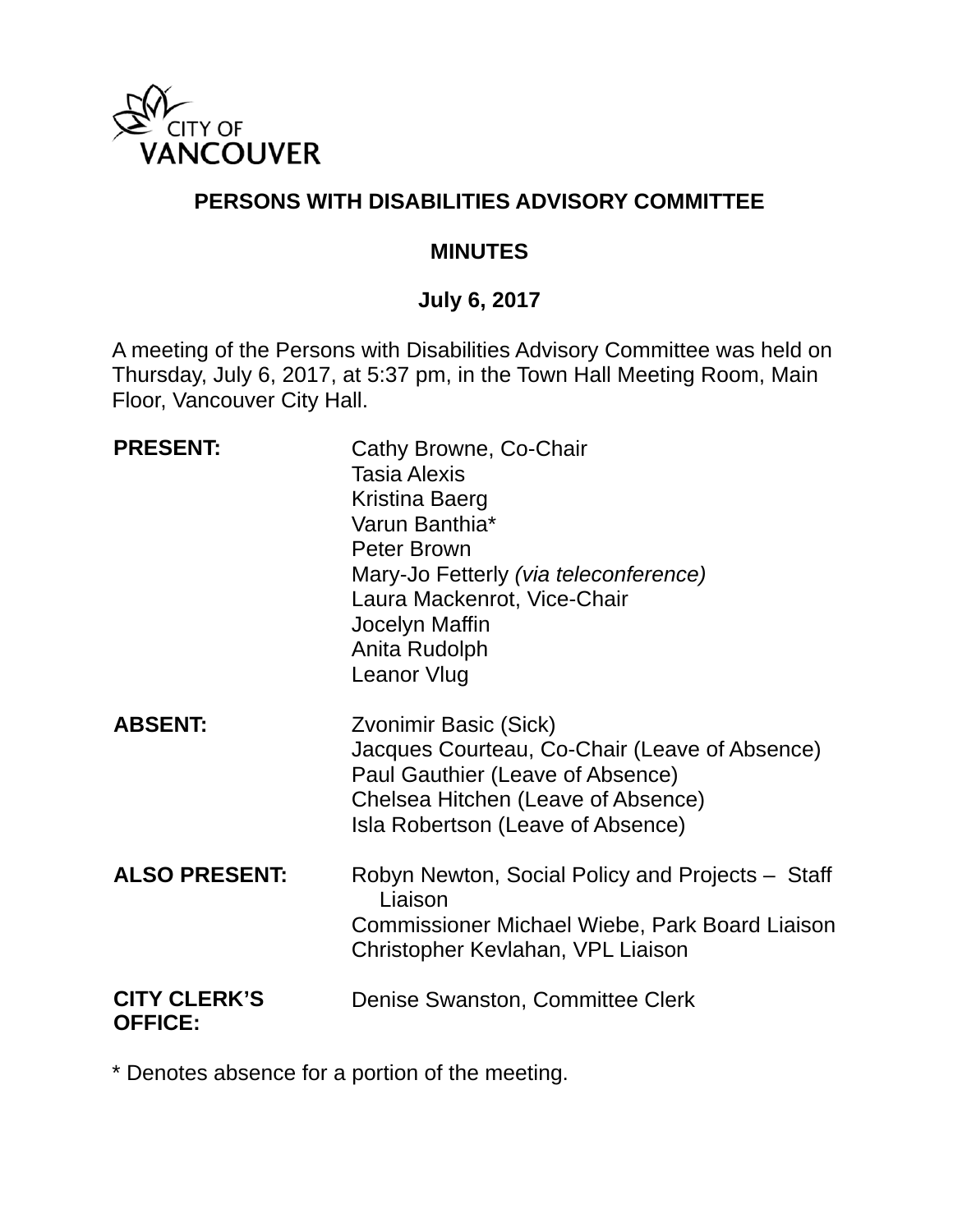The Chair opened the meeting by acknowledging that we are on the unceded traditional territory of the Musqueam, Squamish and Tsleil-Waututh First Nations.

\* \* \* \* \*

*The Committee agreed to vary the agenda to deal with Item No. 3b) after Item No. 1. For ease of reference, minutes are recorded in numerical order.* 

\* \* \* \* \*

#### **Leave of Absence Requests**

MOVED by Peter Brown SECONDED by Laura Mackenrot

> THAT the Persons with Disabilities Advisory Committee approve Leaves of Absence for Jacques Courteau, Paul Gauthier, Chelsea Hitchen, and Isla Robertson for today's meeting.

CARRIED UNANIMOUSLY

### **Approval of Minutes**

MOVED by Cathy Browne SECONDED by Peter Brown

> THAT the Persons with Disabilities Advisory Committee approve the Minutes of the Regular meeting held May 4, 2017, and the Minutes of the Special meeting held June 1, 2017.

CARRIED UNANIMOUSLY

### **1. Pearson Dogwood Development**

Mary-Jo Fetterly, Accessible City Subcommittee (*via teleconference*), provided an update on the Pearson Dogwood redevelopment. Discussion ensued regarding the uncertainty of the Stan Stronge pool, and the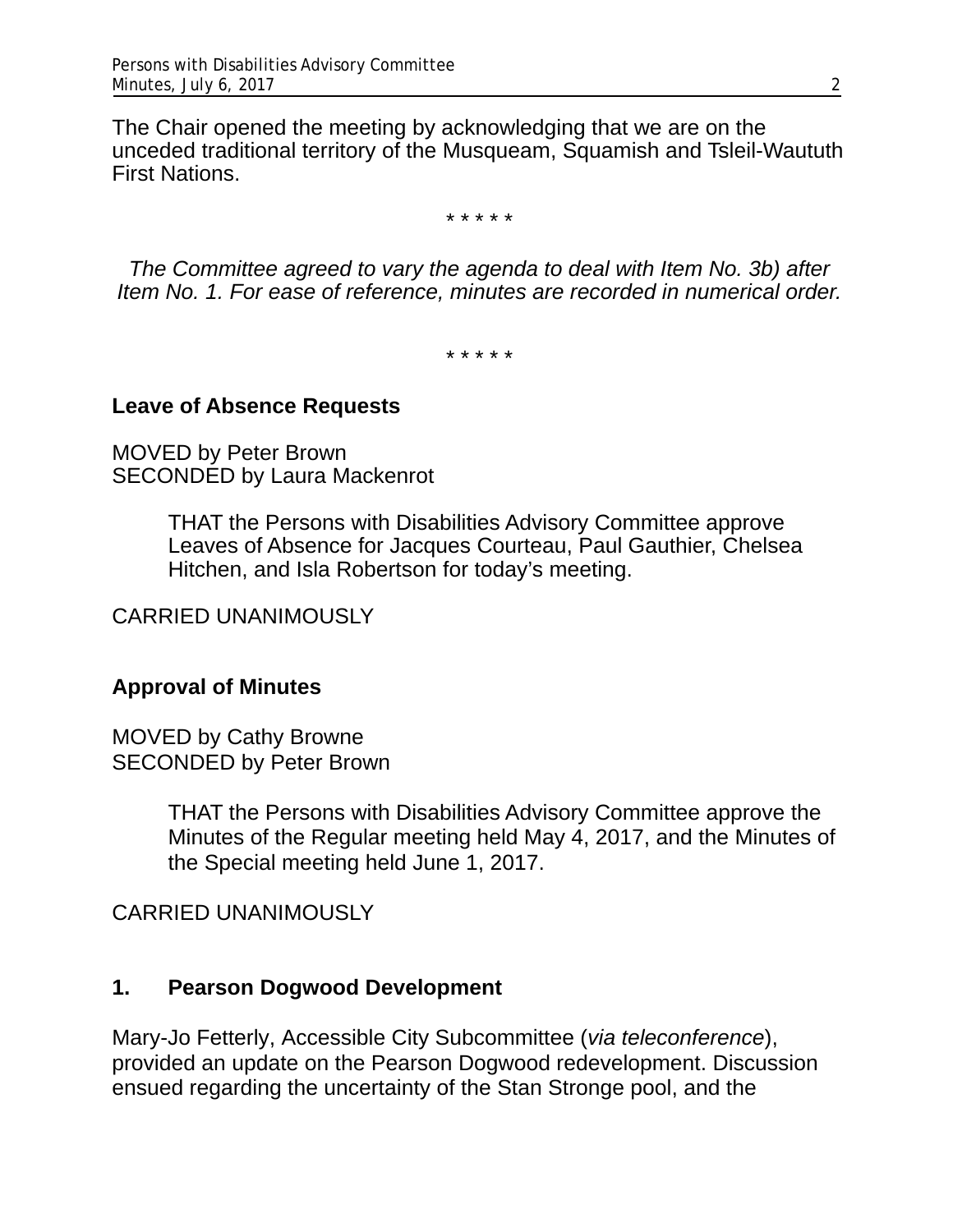exclusion of the Canada Line station at Cambie and 57th Avenue; the application is going forward to Public Hearing later this month. Following discussion it was,

### MOVED by Jocelyn Maffin SECONDED by Tasia Alexis

THAT the Persons with Disabilities Advisory Committee strongly recommends the Vancouver Park Board to partner with Vancouver Coastal Health to include and prioritize the Stan Stronge Pool replacement facility as part of the Vancouver Aquatic Strategy for the benefit of the George Pearson Centre User Group (Pearson User Group); people with disabilities; and residents of Metro Vancouver; subject to the following conditions:

## THAT

- the Pearson User Group and people with disabilities have equivalent, dedicated, regular and exclusive access times to the pool and its resources in line with current or improved service levels;
- the new facility be located in a similarly therapeutic setting to the existing pool: above ground on the Pearson site, in a fully wheelchair accessible facility, including adequate natural light from windows, and situated in a quiet setting;
- this partnership continue to provide reduced pricing models for people with disabilities and the Pearson User Group that utilize the pool and its facilities, (such as the Leisure Access Pass Program); and
- such a partnership include an accessible transportation strategy, including adequate HandyDART drop-off access.

## CARRIED UNANIMOUSLY

## **2. Meeting of Advisory Chairs**

Due to time constraints this item was not discussed.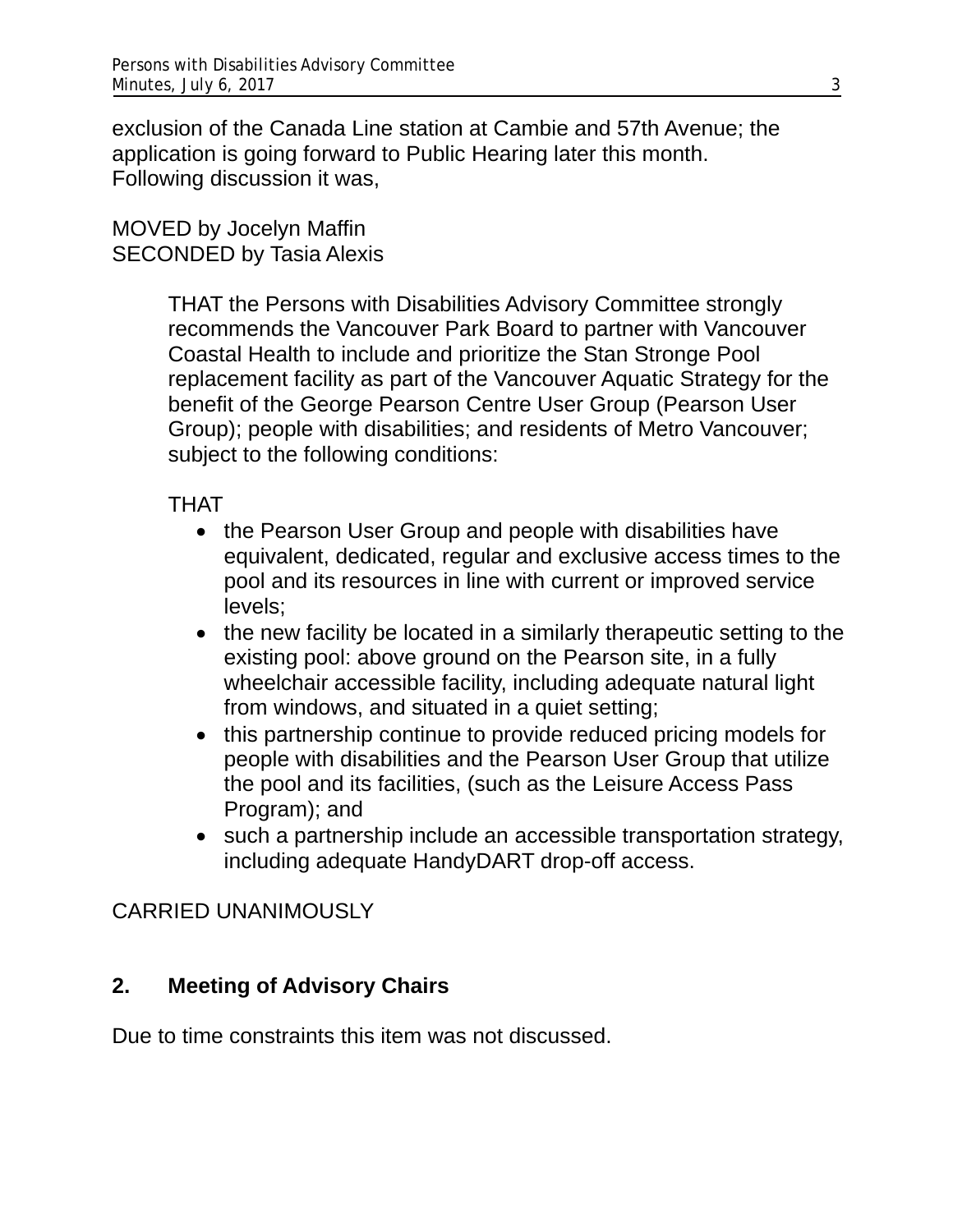## **3. Subcommittee Updates**

## **a) Housing Subcommittee**

Tasia Alexis and Kristina Baerg, Housing Subcommittee, provided an overview of "The Big Conversation" on housing, hosted by the City of Vancouver, and found it encouraging that a variety of people attend. Kristina circulated notes via email (copy on file).

# **b) Accessible City Subcommittee**

Mary-Jo Fetterly, Accessible City Subcommittee (via teleconference), provided a review on the round table of advisory committees hosted by the Vancouver City Planning Commission.

Work is ongoing towards an Accessible City Strategy to aid Vancouver in becoming a fully accessible and inclusive city, (including the City's website).

# **c) Transportation Subcommittee**

Laura Mackenrot, Transportation Subcommittee, provided an update on the Transportation 2040 meeting and re-iterated concern and frustration regarding TransLink not including washrooms in transit stations. Wayfinding, dual elevators, extra benches and accessible drop-off areas were also noted as desired features for transit stations.

Commissioner Wiebe noted that Parks currently has accessible portapotties located throughout Vancouver, but is looking at replacing the temporary structures to permanent, built, accessible washrooms.

# **d) Social Inclusion Subcommittee**

Leanor Vlug, Social Inclusion Subcommittee, is involved in a focus group with the Provincial Health Services Authority, and circulated an email requesting the Committee help her define what social inclusion means to an individual as well as to the community.

# **4. PDAC Calendar of Events**

Due to time constraints this item was tabled.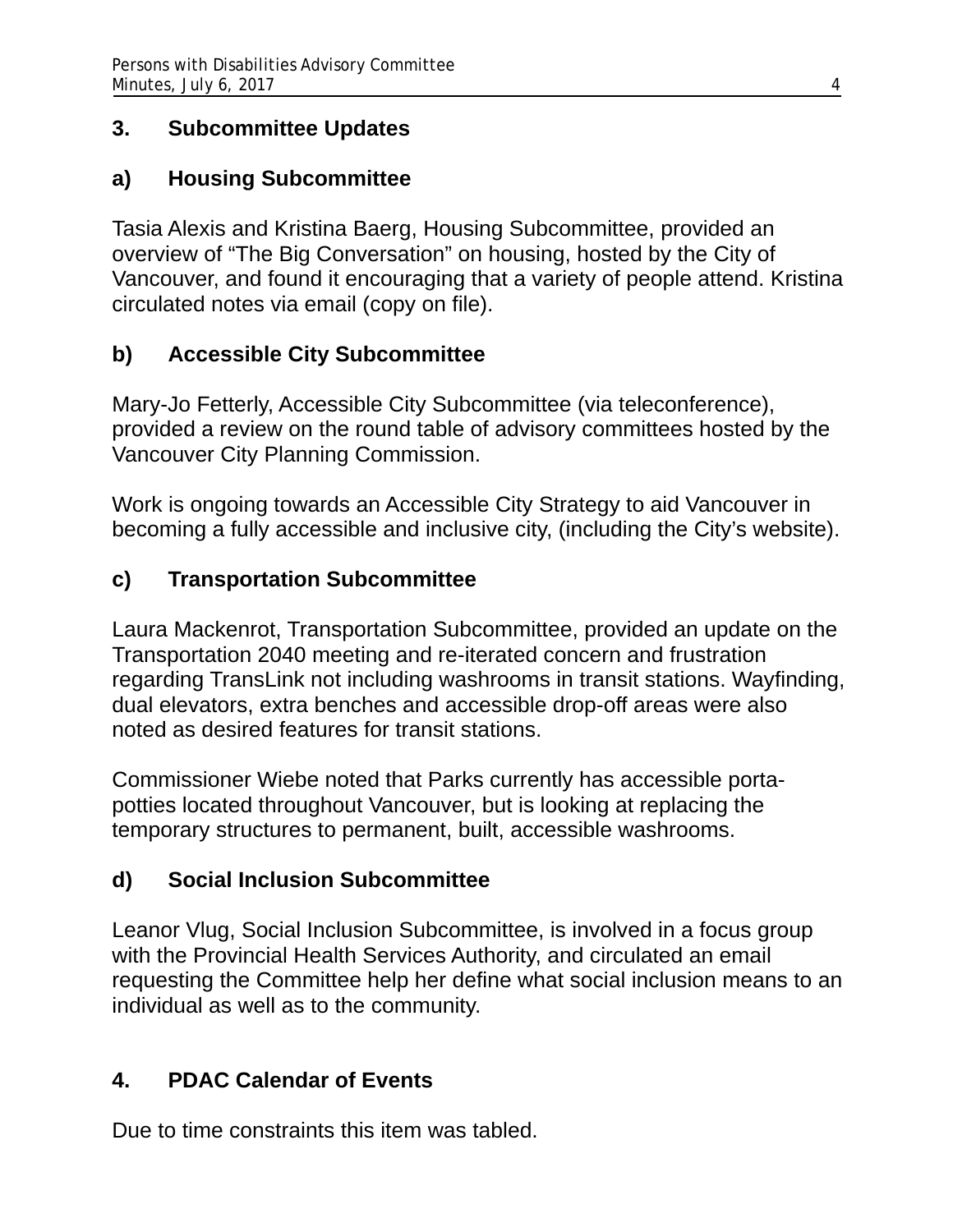## **5. Presentation – West 10th Avenue Corridor**

Dylan Passmore, presented an update on the West 10th Avenue Corridor project and responded to questions and comments from the Committee, the following topics were discussed:

- Concerns regarding trees, including falling leaves, sightlines, spacing of trees and material used in well of trees, as well as ongoing maintenance and care.
- Staff noted there will be a Construction communication team throughout the process in order to assure the site is accessible throughout the construction phase.
- Dylan noted they will be testing accessible intersection design features.
- Commendations for staff's patience and attention throughout this process were emphasized.

## **6. New Business**

None.

# **ADJOURNMENT**

MOVED by Peter Browne SECONDED by Kristina Baerg

THAT the meeting be adjourned.

CARRIED UNANIMOUSLY (Varun Banthia absent for vote)

## **Next Meeting:**

| DATE:  | September 7, 2017               |
|--------|---------------------------------|
| TIME:  | $5:30 \text{ pm}$               |
| PLACE: | Town Hall Meeting Room,         |
|        | Main Floor, Vancouver City Hall |